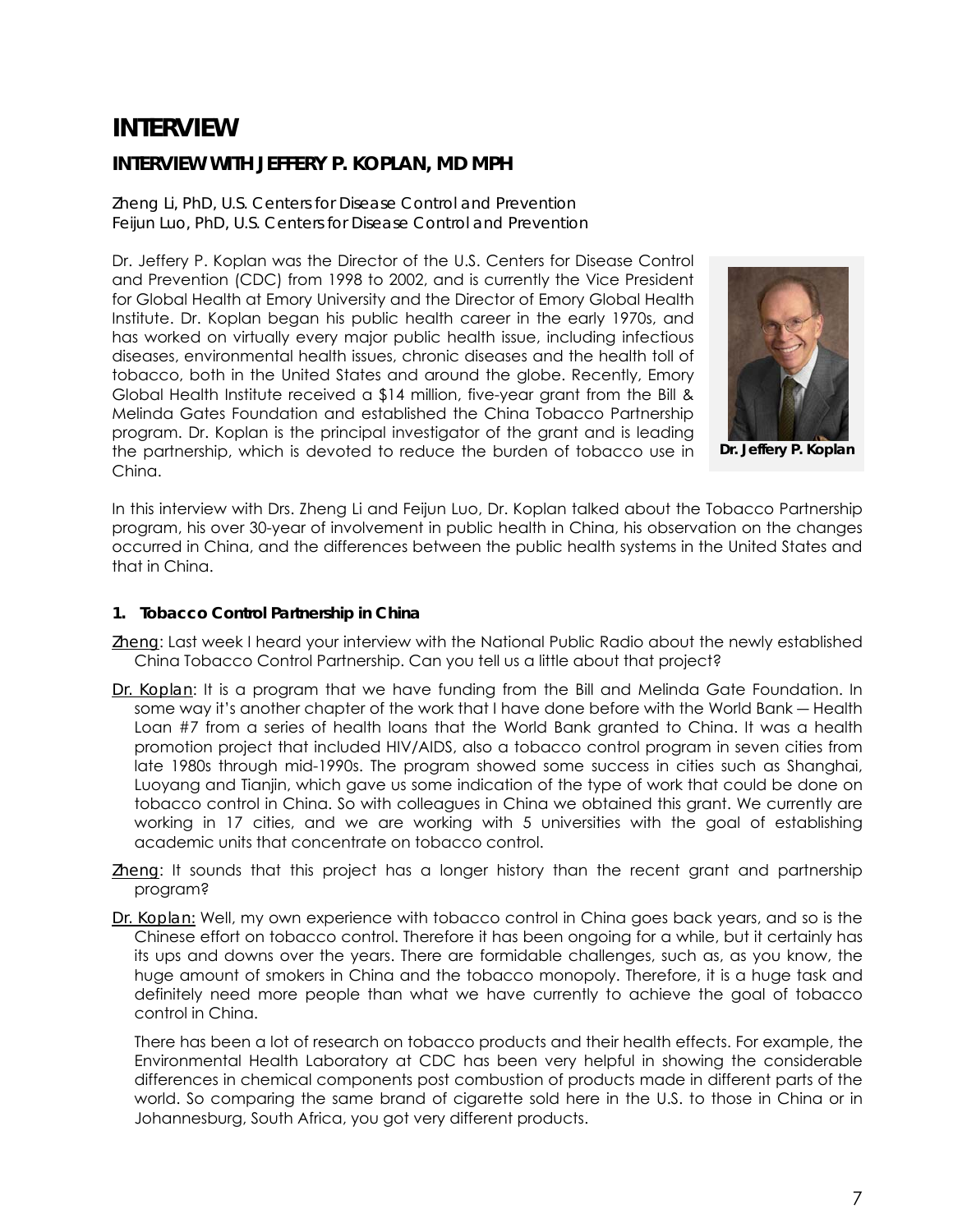*Zheng:* It's a very complicated issue.

*Dr. Koplan*: On one hand, it's not complicated at all. If you smoke, it's bad for you, it'll make you sick and it can kill you. That part is easy. But everything else is very complicated.

## **2. Over 30-years of working in China on public health front**

- *Zheng:* Judging from what you said, I can tell that you have been involved in numerous projects in China for many years. What made you so interested in China and how did you get started?
- *Dr. Koplan:* I started in 1979, so it's been 32 years working in China, with over 50 trips to China and lots of collaborations. It has been very enjoyable and satisfying. My first project was the U.S.- China collaboration on public health and health services. It came out of the initial breaking of the impasse between the two countries after Nixon's visit to China in 1976. In 1979, I visited China as a member of an official US government team to look at potential collaborations. A year later I was asked to be the chairman of the team and from there it led to more involvements and projects. We were able to establish the primary (public health) institution in China, what was then the Shanghai Number One Medical College, later named Shanghai Medical University, now became part of the Fudan University. Prof Yang Ming-Ding, a very distinguished professor at Shanghai, was my counter-part. We did a lot of projects together, e.g. a scientific research study in Shanghai County, which at the time was a semi-rural area on the edge of the city of Shanghai, now it is incorporated as part of the metropolitan. That project involved multiple trips, lots of publication, and a whole issue of *American Journal of Public Health* was devoted to that study [1982, Volume 72, 9 Supplemental Issue]. At the same time, I started to work with the World Bank on many projects in China. Then I became heavily involved in the anteceding organization of the China CDC -- first the National Center for Preventive Medicine, which became the Chinese Academy of Preventive Medicine, later became the China CDC. So I had close ties to administration at China CDC from the beginning.
- *Feijun:* So public health was one of the first top priorities between China-U.S. governments when the two countries just formalized their bilateral relationships in the late 1970s!
- *Dr. Koplan:* Yes, it was one of several focus points between the two countries.
- *Feijun:* Many Chinese were not aware of China CDC until the Severe Acute Respiratory Syndrome (SARS) outbreak in 2003. So I thought that public health was an unfamiliar concept in China before 2003.
- *Dr. Koplan:* Well, China had had major public health undertakings, such as malaria control, eradication of leprosy, and lots of population-wide programs that were really public health, or a mixture of public health and preventive medicine. For example, community level of disease defense started out at the "bare-foot doctors" in villages. Their roles involved not only clinical care, but also responsibilities such as water and sanitation which is primary public health, infectious diseases and vaccination program which are a mixture of clinical care and public health. So there has been attention on this throughout the time, even goes back to before the revolution. There were active public health communities in Chinese institutions before the liberation occurred and there has been a strong thread of public health in the past 100-120 years of Chinese history. Sometimes it has been more prominent, and sometimes it almost disappeared, but it has always been there.

#### **3. China and Public health in China: Changes, Strength and Challenges**

- *Zheng:* Over the past 30 years, do you see any changes in China and any changes on the public health front?
- *Dr. Koplan:* There have been remarkable changes. For one, the economic system has completely been revolutionized, from the Marxist Maoist economy to a free enterprise capitalist system. The changes occurred include the level of industrialization, the shift from government-owned industries to private-hands, the closure of economically non-viable business, and the growth of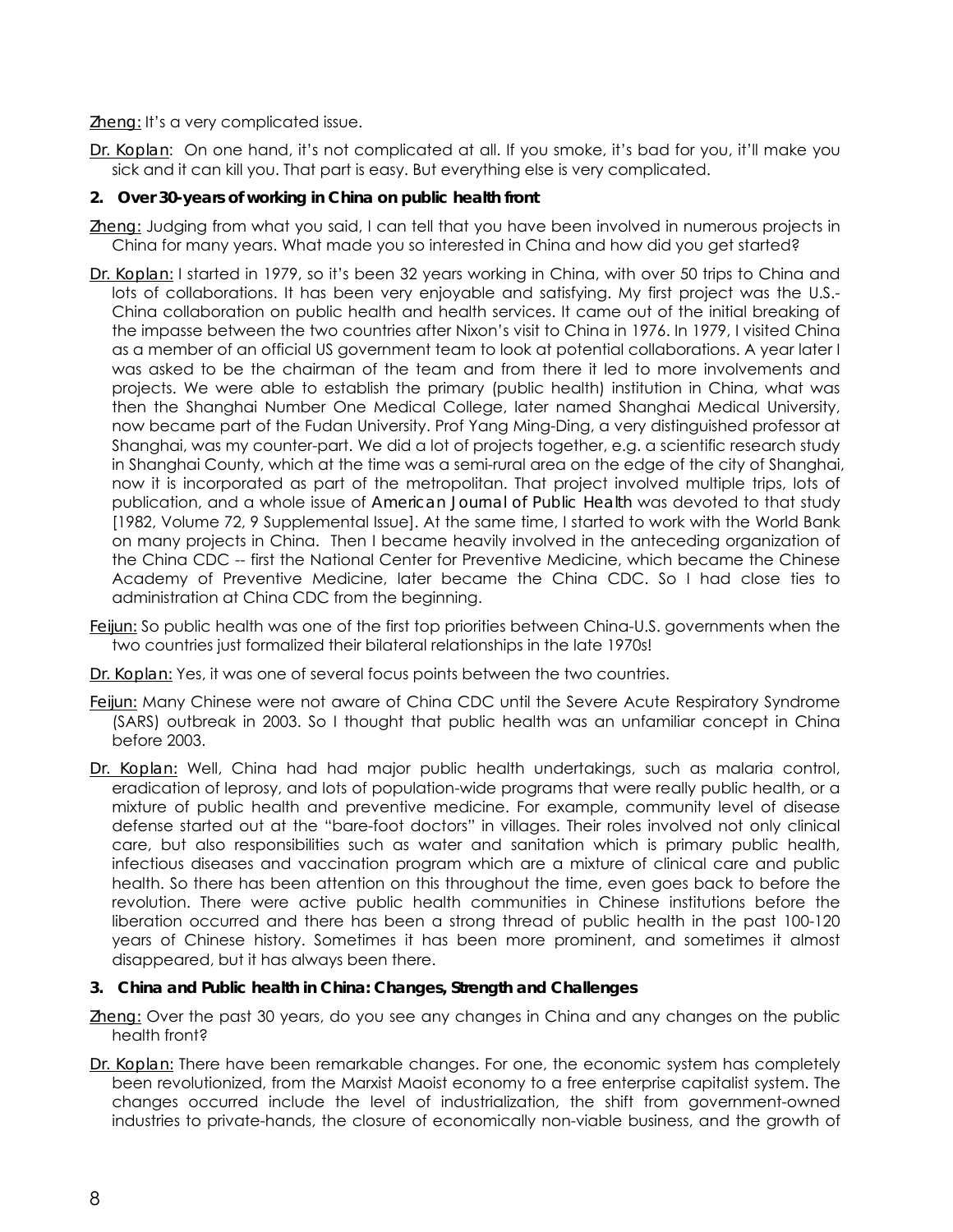products that China is providing to the world. The growth of infrastructure in the country is immense and really unparallel ― roads, trains, airports, bridges and dams.

 However, the wealth happened primarily along the east coast and southeast, and less so as you go further west. There is a greater urban-rural gap in development. Also in my opinion, there has not been a remarkable shift in gender roles, i.e., the limited role of women in business and government. I know that there's saying in China that "Women hold up half of the sky". Women may be holding up half sky, but they are not sitting up there at the top controlling the clouds.

 There are changes in other fields too. From the health perspective, the epidemiologic transition from primarily infectious issues to more chronic diseases has occurred in most parts of the country. Of course in some areas such transition is far from complete, still with lots of tuberculosis and acute respiratory diseases. Nevertheless, the transition towards the chronic diseases is pretty notable in many parts. The life span in China, particularly on the eastern part of the country, is very much like the U.S. and other developed countries. The major causes of death, like everywhere else, are cancer, heart disease and stroke, etc.

While there are huge improvements on overall health status and life span, there are also factors that affect health negatively. Among those are changing dietary pattern, decreased levels of physical activity, ongoing exposure to environmental pollutants, and tobacco addiction by the male population in the country. Diabetes was very hard to find in China 30 years ago, as was overweight or obesity. That has changed dramatically. There are multiple studies showing that people are taking in more total calories, more calories from fat and animal fat, and high amount of sodium. With these came higher incidences of heart diseases, stroke, diabetes, certain types of cancers, etc.

Government policy, to some extent, has caused a reduction on physical activity among the population, such as encouraging ownership of automobile and limiting bicycle lanes on the roads. The shift towards automobile is huge, but with it came with a lot of headaches, especially from health and environmental perspectives.

*While there are huge improvements on overall health status and life span [in China], there are also factors that affect health negatively. Among those are changing dietary pattern, decreased levels of physical activity, ongoing exposure to environmental pollutants, and tobacco addiction by the male population in the country.* 

> *—Dr. Jeffery P. Koplan Emory University*



Dr. Koplan receiving consultation from a Traditional Chinese Medicine practitioner in Gonghe County, Qinghai Province.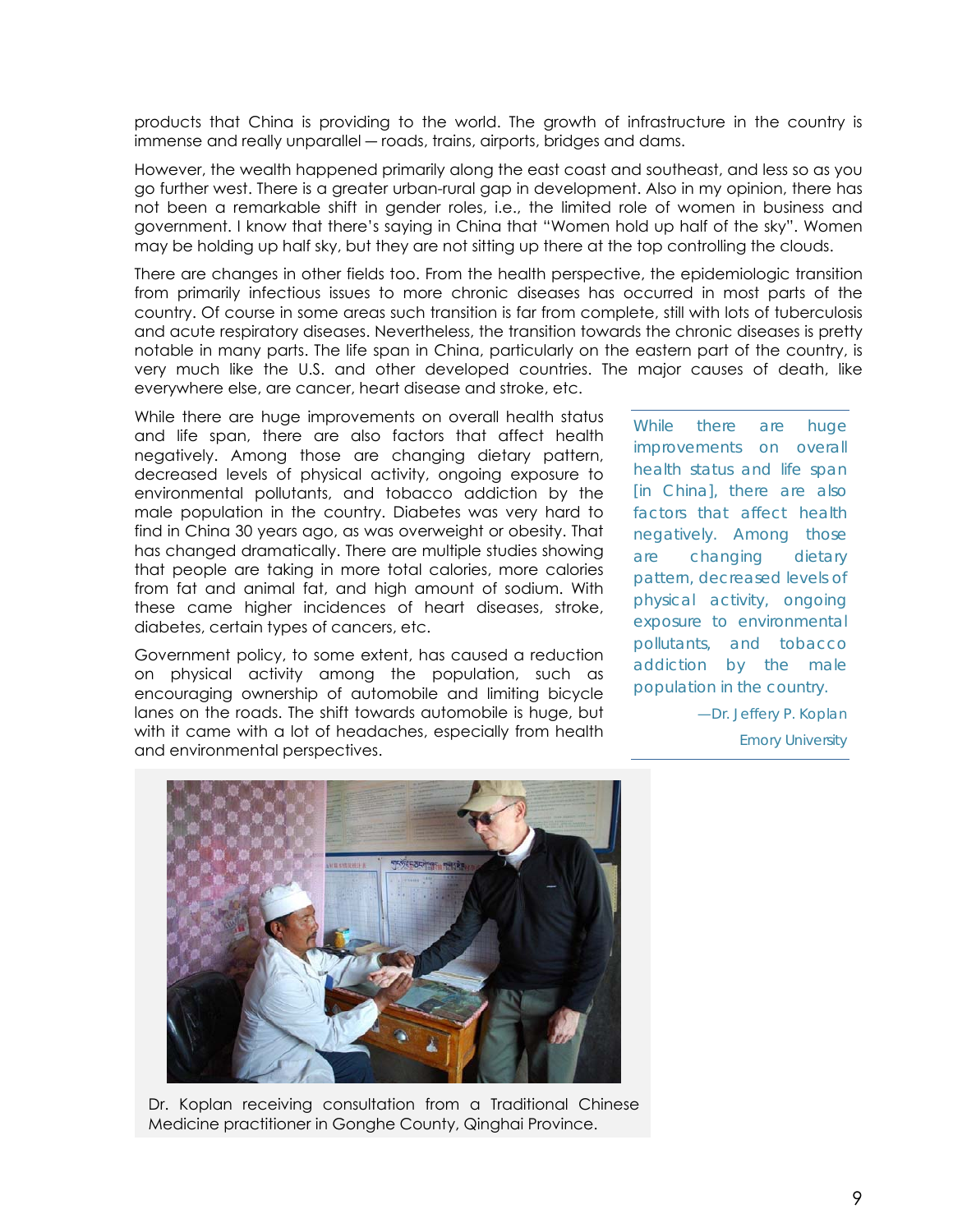## **4. Differences between the public health systems in China and the U.S.**

*Zheng:* How is the public health system structured in China?

*Dr. Koplan:* China has a very developed public health infrastructure. It can be a very good example to many other developing countries at a similar stage. China's public health system is marketed through the name of "CDC". There are CDCs at different levels, for example, Hangzhou CDC (city), Zhejiang CDC (province), and China CDC (country). There is a good division of responsibility that goes from the local level to the provincial level and to the national level. The system has steadily improved itself over the years. At the beginning, like many other systems, there were many weaknesses and holes in it. As we discussed earlier, the SARS event played some role in strengthening China's public health system and catching people's attention to public health. I can tell you more in a few months since I will be reviewing China CDC as an external reviewer now that China CDC is 10 years old.

*Feijun:* What are the strengths of public health systems in each of the two countries?

*Dr. Koplan:* The U.S. has a longer time of operation and a better working relationship between different levels, even though there is still room for improvement. I think in some ways there are more defined distinctions between services provided from (CDC headquartered in) Atlanta and from the state health departments. U.S. CDC provides expertise to states. Every state can do epidemiology investigations on its own, but when problems reach certain level, CDC can come to help. It is very important to establish a collegial partnership between CDC staff and states and this is well understood by CDC teams. It would not work well if you say "[W]e are better than you, we are smarter than you, and we are more sophisticated than you." It is important to develop a relationship where one side may have more expertise in an area than the other but does not act in a way that makes people feel bad about it. That's part of the reason U.S. CDC is successful. CDC people cannot do investigations in states unless they are invited in by state health officials. Suppose you read big news about cholera outbreak in Louisiana, you can call Louisiana and ask what is going on. If they say they got the situation under control and they do not need you, you cannot go. I think China CDC probably can come in without requests from local provinces.

Another related factor is that U.S. CDC provides a lot of funding to state health departments. If you have a chance to visit a state health department, you will find many people working there are on salaries, funding, or projects from CDC. In China, the budget of China CDC is from the central government and the budget of Guangdong CDC is from Guangdong province. These can affect the relationships between CDC at national level and local CDC or health departments.

One thing I think we can learn from China is its surveillance systems. China has set up almost real-time surveillance systems in many places. If I see a patient in one of the city hospitals in Guangdong province, the information can be sent almost in real time electronically to Guangdong CDC and then to China CDC for analysis. So the electronic surveillance system is much better in China. Chinese visitors to U.S. CDC are surprised that the U.S. surveillance system still uses paper in some cases.

During a recent meeting, I said to the officials of the Chinese Health Ministry in an informal way that their system is much better than ours for getting something done in public health, "[Y]ou don't have to ask for permissions from a lot of people and you can get things done quickly." They said one would think that is the case, but between Beijing and some rural areas, there are a lot that get dropped out. I can relate it to a saying in Qing dynasty, something like "[T]he village is here and the emperor is far away."